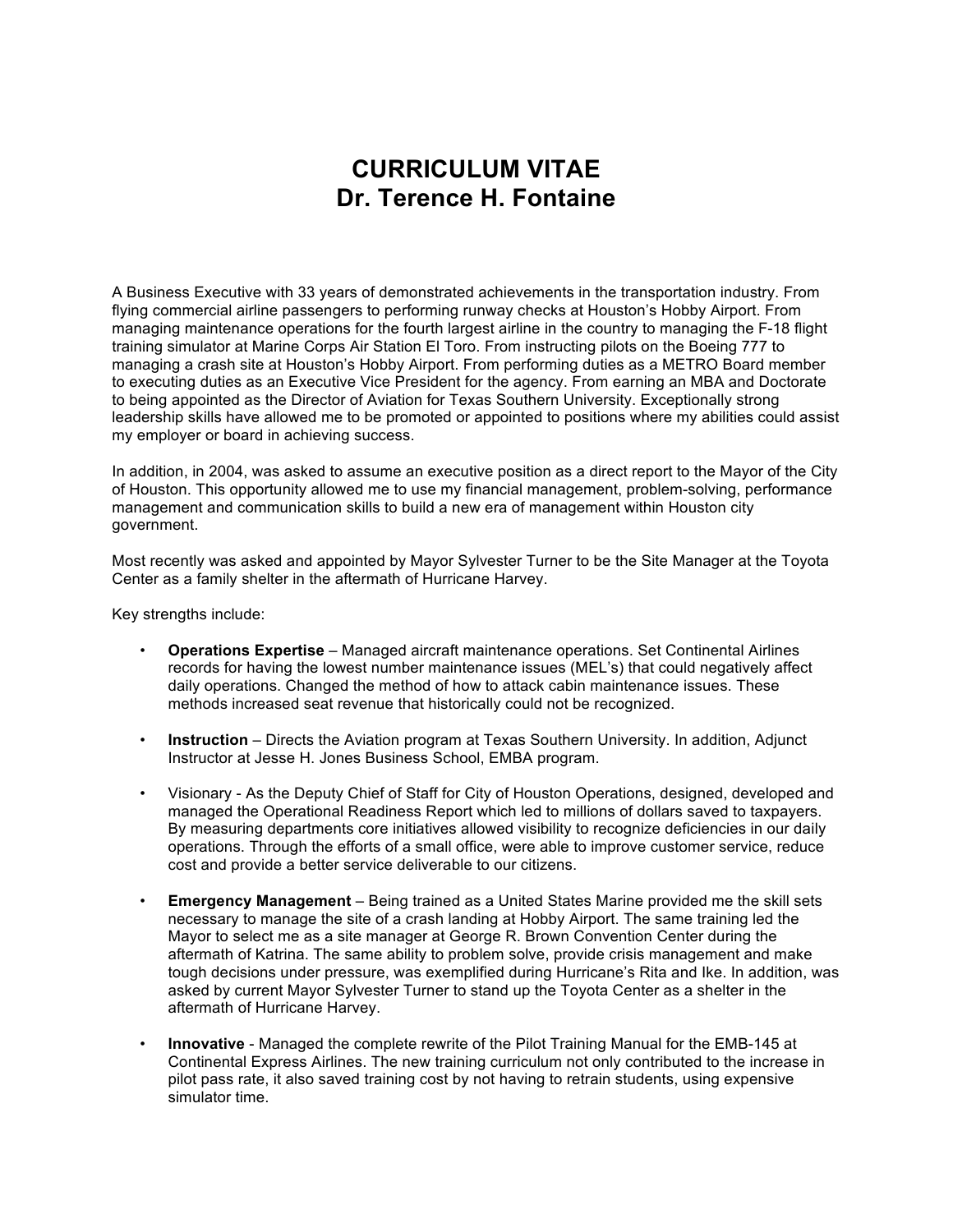- **Diverse** A former Airline CEO affectionately said, "Because of your background, education and experiences you are one of the few people who would be value added to any department in an organization".
- **Leadership** Led the way as the only Continental Airlines Pilot Instructor to achieve a 100% FAA pass rate for all Pilot Trainees. In addition, as a member of Continental's on time performance committee, was able to assist in bringing the airline from worst to first in on time performance.

## **Professional Experience**

## **Texas Southern University 06/01 – Present Director of Aviation**

**\_\_\_**\_\_\_\_\_\_\_\_\_\_\_\_\_\_\_\_\_\_\_\_\_\_\_\_\_\_\_\_\_\_\_\_\_\_\_\_\_\_\_\_\_\_\_

Responsible for the leadership of the University's Aviation Program. TSU has degree programs in Aviation Management as well as a Professional Pilot concentration. Our students are our most valued asset. Students depend on the staff and faculty of the program to compliment them by offering the very best instruction and learning environment in the country.

## **METRO 01/10 – 6/17 Executive Vice President**

Responsible for leading METRO transit agency technology and transit choices into the future. Responsibilities included Innovation, Marketing, Public Relations, Community Affairs, Government Affairs, Information Technology, Human Resources, Facilities, Procurement, Strategic Planning and Performance. As a former METRO Board Member, Fontaine brought a unique perspective to the agency. As Executive Vice President, he sat on several boards around the region representing the agency.

## **CenterPoint Energy**

#### **1/09 – 01/10 Senior Consultant**

Assigned as CenterPoint's Loaned Executive to the 81<sup>st</sup> legislative session in Austin. The bill I was assigned to shepherd became the first to be signed by the Governor in the 2009 Legislative session.

## **City of Houston**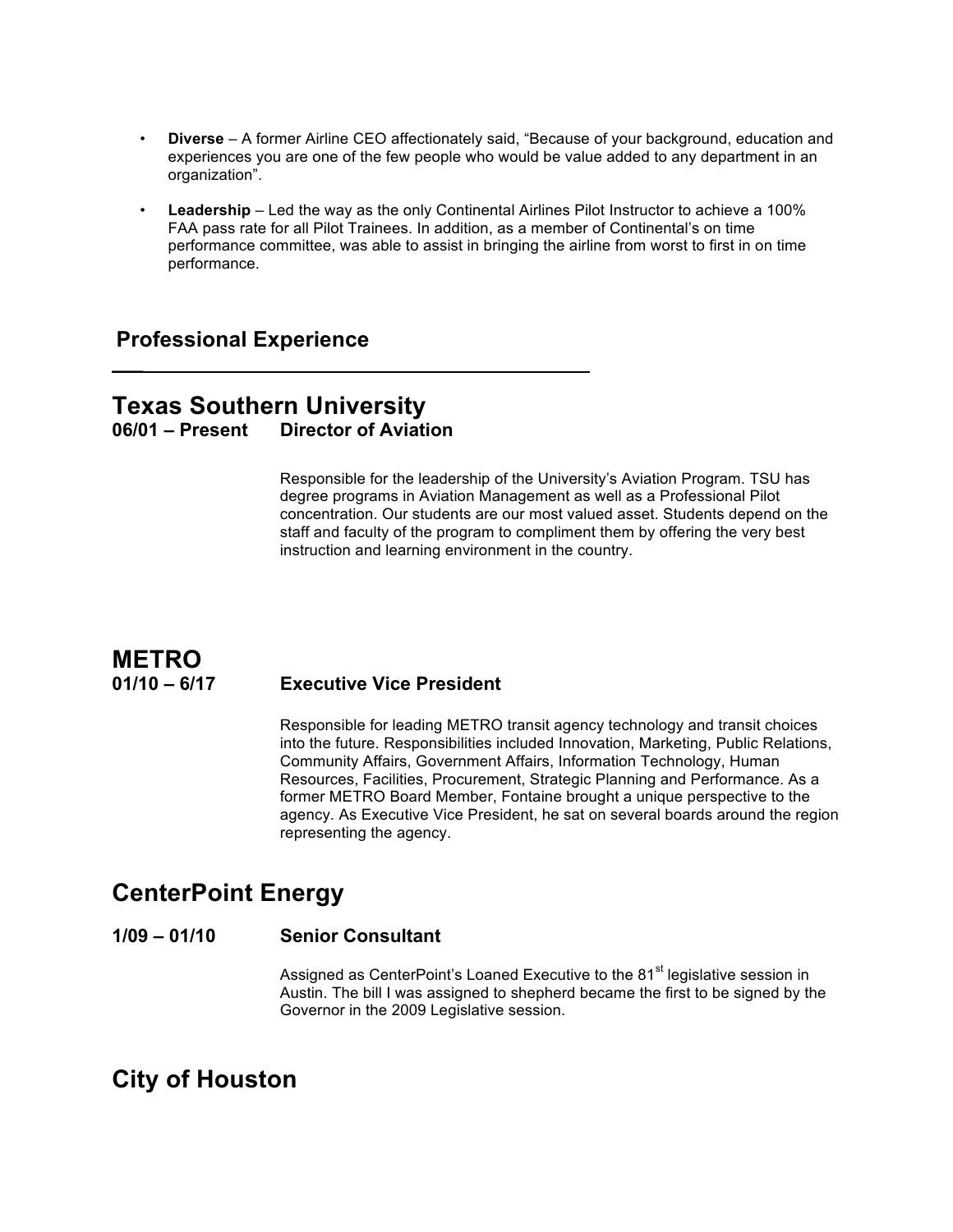#### **01/04 – 01/09 Deputy Chief of Staff – Operations**

Was responsible for managing the City of Houston's municipal operations to improve and sustain processes of core initiatives and deliverables to citizens. Provided oversight for the Mayor's Citizens Assistance Office to ensure prompt responses and a professional level of customer service was rendered. Developed reporting mechanisms to track personnel and performance goals in an effort to increase department accountability. Was responsible for the management of a \$500,000.000 vehicle fleet and provide oversight for \$30,000.000 of equipment purchases annually. Appointed by Mayor Bill White to be a site manager with oversight of the operations and welfare of the survivors and evacuees, at the George R. Brown Convention Center during the aftermath of Katrina. As a direct report to Mayor White, responsible for representing the Mayor at various meetings and events.

## **Continental Airlines/Continental Express**

### **6/89 – 01/04 Pilot, Pilot Instructor, Manager of Maintenance Operations, Project Engineer, Maintenance Supervisor and Records Analyst**

- Authored the current pilot training curriculum for the EMB-145 aircraft for Continental Express Airlines.
- As a member of the initial cadre of Boeing 777 instructors, facilitated courses required in the ground, FTD and simulator curriculum to pilots assigned to the Boeing 777 aircraft. Passed the B-777 FAA Captain's check ride.
- Facilitated courses required in the ground and simulator curriculum to pilots assigned to the Boeing 727 aircraft.
- As a direct report to the Vice President of Continental Airlines Aircraft Maintenance Department, was responsible for the daily tracking of maintenance performance. In addition, recommended strategies to improve pre-existing maintenance practices. Focused on improving Minimum Equipment List (MEL) and Chronic Aircraft discrepancies. In 1996, both MEL and Chronic aircraft discrepancies were reduced to industry record low levels.
- As Manager of Maintenance Operations was responsible for annual budget preparation and review. The budget for in-house and third party heavy check maintenance exceeded \$100 million for a fleet of 343 aircraft.
- Worked on a special project to improve The Maintenance Department's head-start performance. Numerous suggestions were implemented and improved the airlines on-time performance.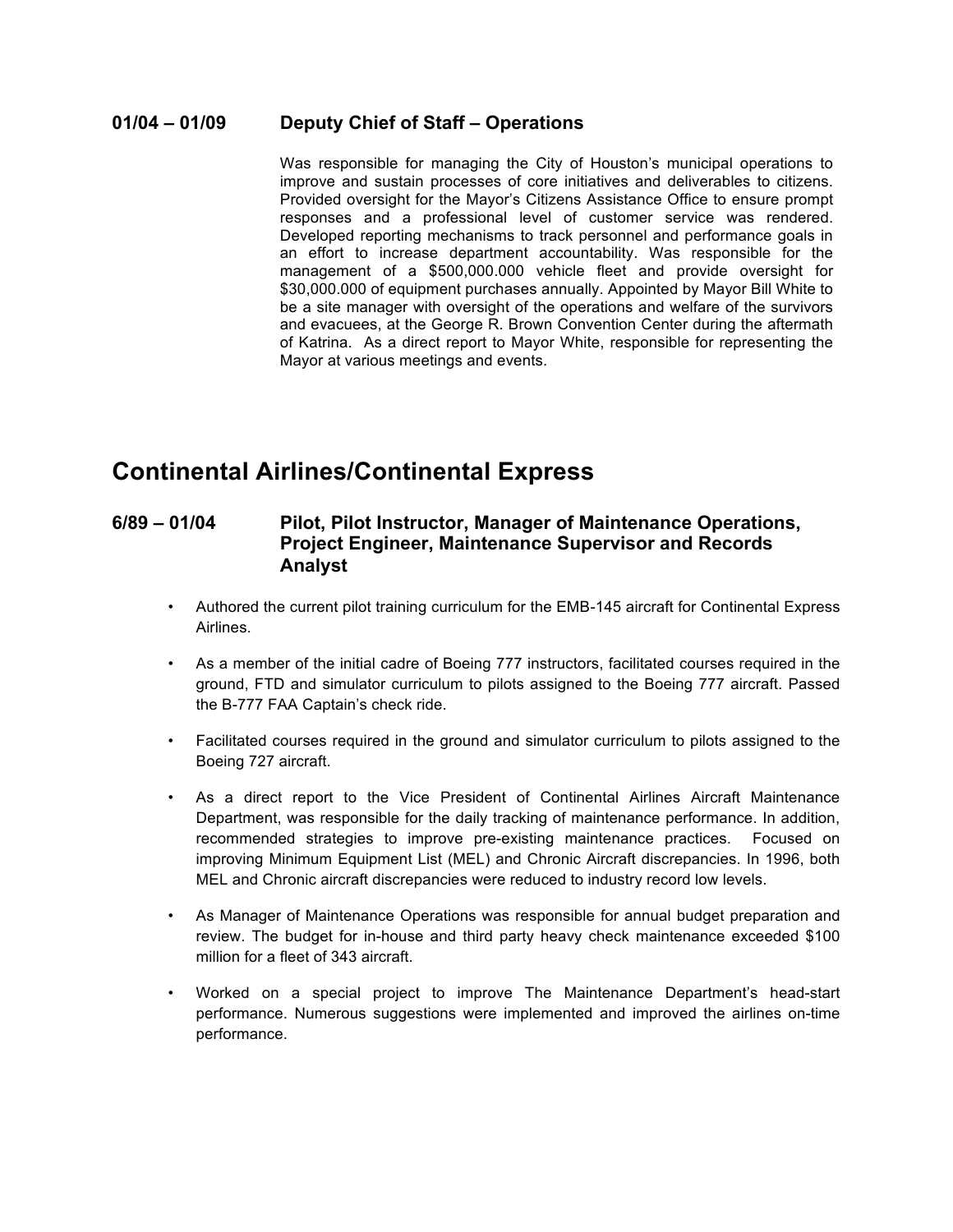- Supervised over 300 aircraft mechanics and aircraft maintenance on all widebody fleet types: 747, DC-10 and A-300 aircraft. Also performed duties as temporary Heavy Check Line Shift Manager.
- Tracked time controlled powerplant components. Built powerplant modules for SCEPTRE tracking. Maintained, coordinated and tracked several engineering projects on various fleet types.

#### **6/87 – 6/89 Family Business**

Owned and operated private business.

# **City of Houston**

## **2/86 – 6/87 Hobby Airport - Airport Operations Officer**

- Directed and participated in the inspection of airfield facilities, including grounds, runways, taxiways, aircraft aprons, gate assignments, and service roadways to assure safety, security, and efficiency of operations and expeditious flow of aircraft; monitors airfield activities during assigned shift; arranges escort for persons using airfield
- Directed and participated in the inspection of terminal buildings and ground transportation facilities, including concourses, terminals, gate areas, concession areas, interior and exterior of buildings, sidewalks, and public access roadways to assure the safety, security and efficiency of terminal and ground transportation operations; monitored the activities of tenants, licensees, maintenance, and security personnel during assigned shift, to ensure compliance with airport standards and regulations
- Reviewed and acted on management or operational problems involving airport safety, security, federal certification and related matters as they impacted the airlines, tenants, passengers and the general public; resolved operational problems by ordering actions or notifying appropriate airport, airline or security personnel; reviewed reports of incidents and recommended or implemented appropriate remedies; coordinated airport activities with police, crash rescue and other emergency personnel during incidents and returned the airport to normal operation
- Prepared detailed reports of activities, incidents and proposed solutions; recommended and implemented procedures concerning security, coordinated with police, fire and medical personnel, and operational response to emergencies; developed schedules and standards for inspections; issued permits, licenses, and identification material in accordance with security standards
- Directed the activities of lower level airport administrative personnel, field attendants and other employees
- Monitored runway and taxiway construction projects. Issued NOTAMS in compliance with construction activities